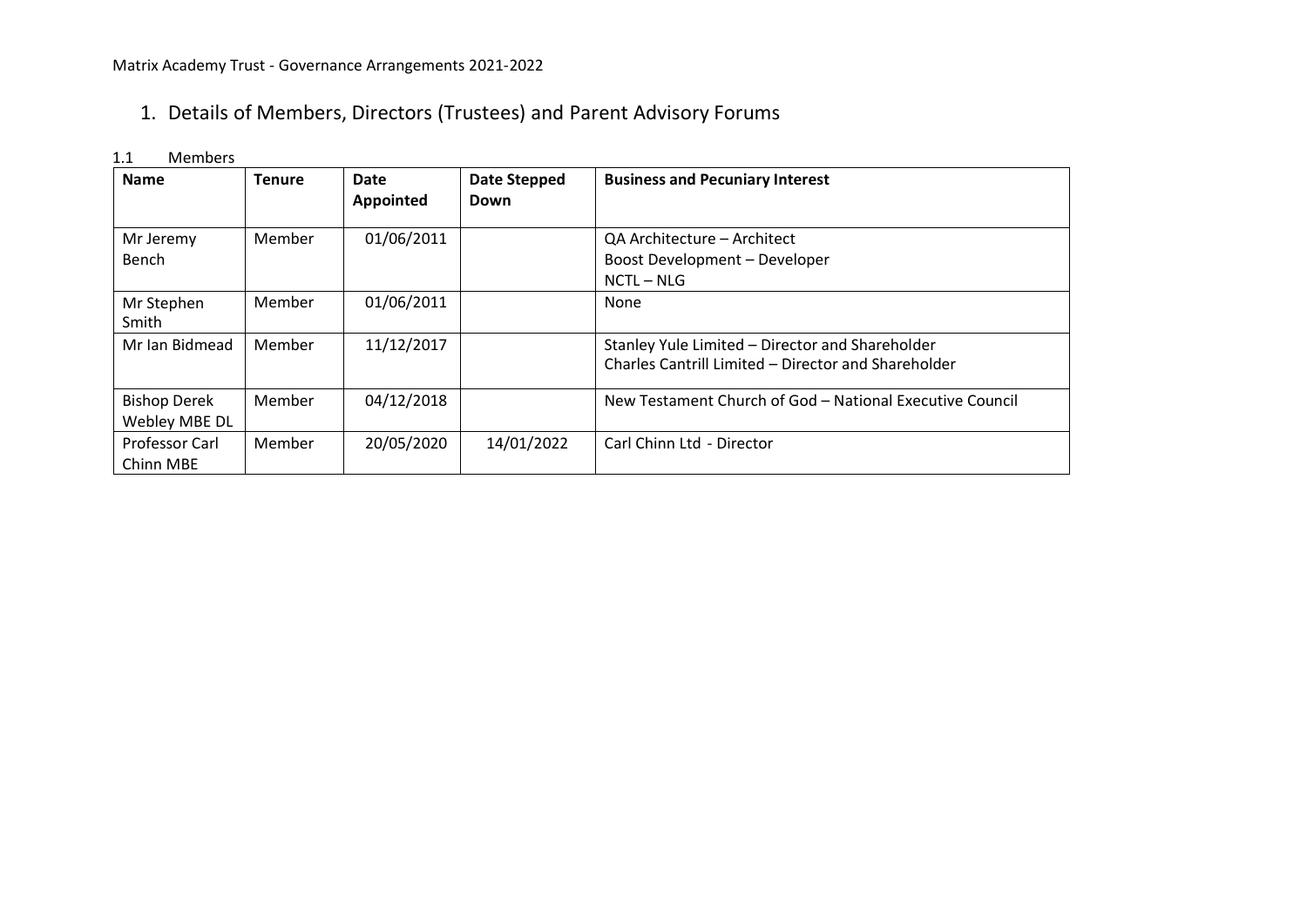## 1.2 Directors / Trustees

| <b>Name</b>       | <b>Tenure</b>             | <b>Date</b>           | <b>Date</b>    | <b>Business and Pecuniary Interest</b>                     |
|-------------------|---------------------------|-----------------------|----------------|------------------------------------------------------------|
|                   |                           | <b>Appointed</b>      | <b>Stepped</b> |                                                            |
|                   |                           |                       | Down           |                                                            |
| Mr Jeremy Bench   | Member                    | $01/01/22 -$          |                | QA Architecture - Architect                                |
| (Chair)           |                           | 31/12/25              |                | Boost Development -                                        |
|                   |                           |                       |                | Developer                                                  |
|                   |                           |                       |                | $NCTL - NLG$                                               |
| Dame Maureen      | Ex Officio                | 01/01/2018            |                | Worcester University -                                     |
| <b>Brennan</b>    | Chief Executive /         |                       |                | Fellow                                                     |
|                   | <b>Accounting Officer</b> |                       |                | $NCTL - NLE$                                               |
|                   |                           |                       |                | Son Employed at Barr Beacon School                         |
|                   |                           |                       |                | Teaching Schools Council - Sub-regional Lead West Midlands |
|                   |                           |                       |                | (including Local Lead Black Country)                       |
|                   |                           |                       |                | Headteacher Board Member (for RSC)                         |
| Mr Stephen Smith  | Member                    | $01/01/22 -$          |                | None                                                       |
|                   |                           | 31/12/25              |                |                                                            |
| Dr Deborah Park   | Appointed by              | 01/01/2018 31/12/2021 |                | None                                                       |
|                   | <b>Members</b>            |                       |                |                                                            |
| Mr Stephen White  | Appointed by              | $11/12/21 -$          |                | T. Masters & Sons - Managing Director                      |
|                   | <b>Members</b>            | 10/12/25              |                | Robinswood Property Investments Limited - Director         |
| Sir Mark Aspinall | Appointed by              | $04/12/18 -$          |                | Great Barr Primary School-                                 |
|                   | <b>Members</b>            | 03/12/22              |                | Director                                                   |
|                   |                           |                       |                | Inovantage Ltd - Director                                  |
|                   |                           |                       |                | Promeritum Consultancy Limited - Director                  |
| Mrs Deborah       | Appointed by              | 01/03/2019 27/09/2021 |                | None                                                       |
| Williams          | <b>Members</b>            |                       |                |                                                            |
| Mr Adam           | Appointed by              | $07/05/19 -$          |                | Malvern Boilers Ltd - Directorship                         |
| Health            | <b>Members</b>            | 06/05/23              |                |                                                            |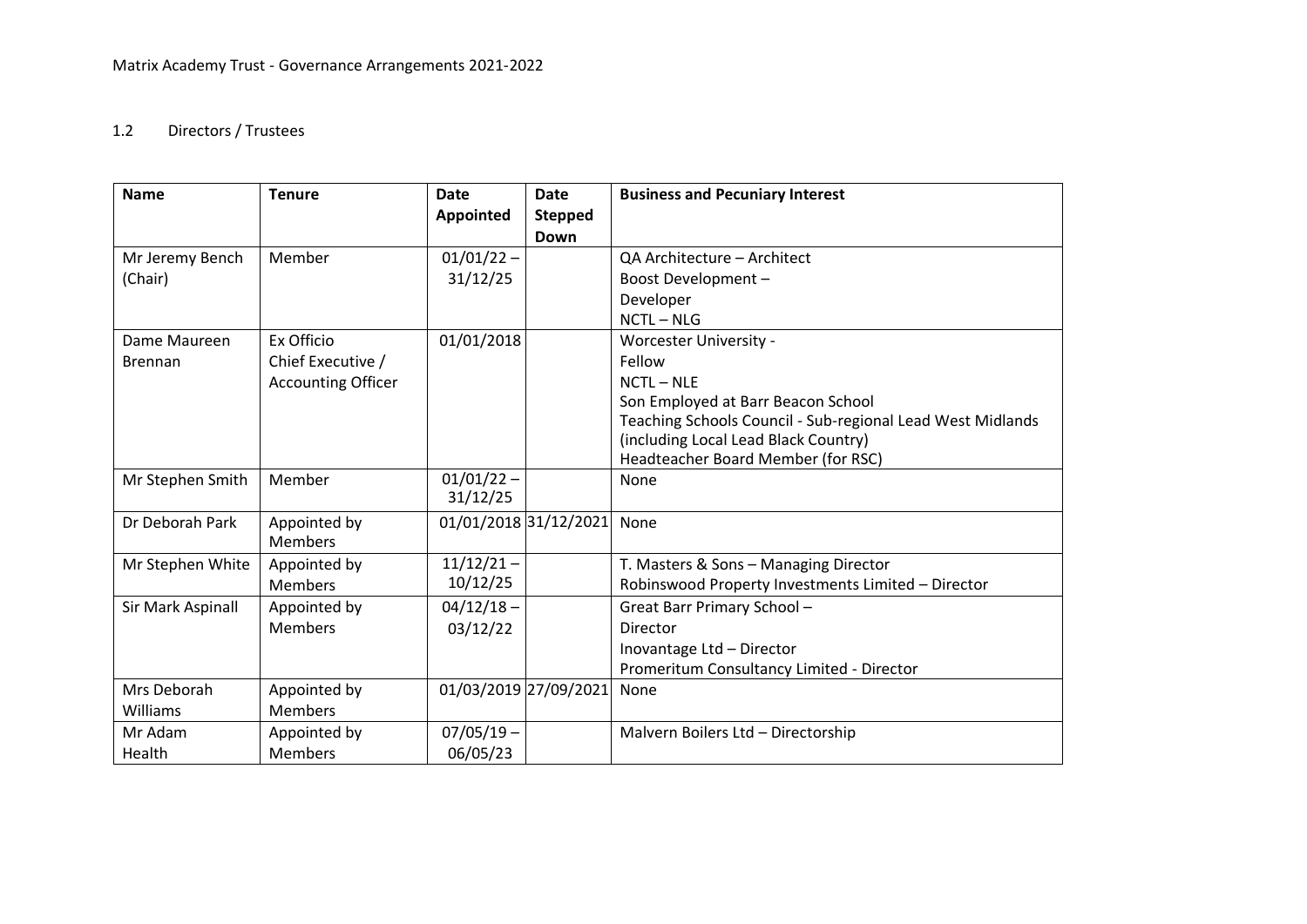#### 1.3 Audit & Risk Committee

| <b>Name</b>          | <b>Tenure</b>          | Date       | Date           | <b>Business and Pecuniary Interest</b>      |
|----------------------|------------------------|------------|----------------|---------------------------------------------|
|                      |                        | Appointed  | <b>Stepped</b> |                                             |
|                      |                        |            | Down           |                                             |
| Mrs Caroline Gilbert | Board                  | 06/12/2018 |                | Park Hall Infant Academy - Employee         |
| (Chair)              | Appointed              |            |                | Park Hall Junior Academy - Employee         |
| Mr Stephen Smith     | Board                  | 01/01/2018 |                | None                                        |
|                      | Appointed              |            |                |                                             |
| Sir Mark Aspinall    | <b>Board Appointed</b> | 12/05/2019 |                | <b>Great Barr Primary School - Director</b> |
|                      |                        |            |                | Inovantage Ltd - Director                   |
|                      |                        |            |                | Promeritum Consultancy Limited - Director   |

## 1.4 Pay Committee

| <b>Name</b>      | <b>Tenure</b> | Date       | Date           | <b>Business and Pecuniary Interest</b>                     |
|------------------|---------------|------------|----------------|------------------------------------------------------------|
|                  |               | Appointed  | <b>Stepped</b> |                                                            |
|                  |               |            | Down           |                                                            |
| Mr Jeremy Bench  | Board         | 01/01/2018 |                | QA Architecture – Architect                                |
| (Chair)          | Appointed     |            |                | Boost Development - Developer                              |
|                  |               |            |                | $NCTL - NLG$                                               |
| Mr Stephen Smith | Board         | 01/01/2018 |                | None                                                       |
|                  | Appointed     |            |                |                                                            |
| Dame Maureen     | Board         | 01/01/2018 |                | Worcester University - Fellow                              |
| <b>Brennan</b>   | Appointed     |            |                | $NCTL - NLE$                                               |
|                  |               |            |                | Son Employed at Barr Beacon School                         |
|                  |               |            |                | Teaching Schools Council - Sub-regional Lead West Midlands |
|                  |               |            |                | (including Local Lead Black Country)                       |
|                  |               |            |                | Headteacher Board Member (for RSC)                         |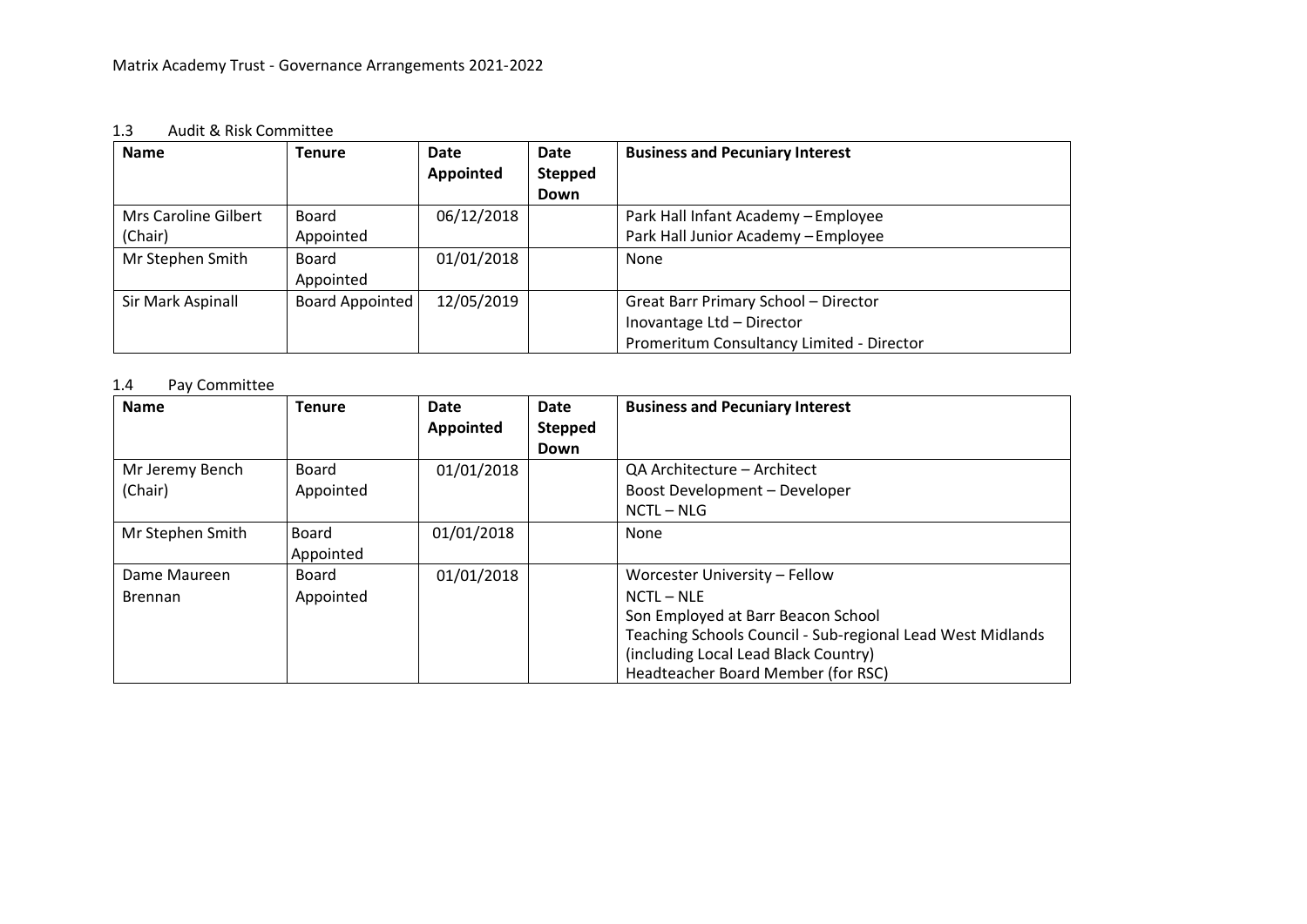| <b>Name</b>           | <b>Tenure</b>               | <b>Date</b><br><b>Appointed</b> | <b>Date</b><br><b>Stepped</b><br>Down | <b>Business and Pecuniary Interest</b>                                                                                                                                                         |
|-----------------------|-----------------------------|---------------------------------|---------------------------------------|------------------------------------------------------------------------------------------------------------------------------------------------------------------------------------------------|
| Mrs Lynsey Draycott   | Ex Officio<br>(Headteacher) | 28/09/2021                      |                                       | None                                                                                                                                                                                           |
| Dame Maureen          | Board                       | 28/09/2021                      |                                       | Worcester University - Fellow                                                                                                                                                                  |
| <b>Brennan</b>        | Appointed                   | (4 Years)                       |                                       | $NCTL - NLE$<br>Son Employed at Barr Beacon School<br>Teaching Schools Council - Sub-regional Lead West Midlands<br>(including Local Lead Black Country)<br>Headteacher Board Member (for RSC) |
| Mrs Julie Price       | <b>Board</b>                | 28/09/2021                      |                                       | None                                                                                                                                                                                           |
|                       | Appointed                   | (4 Years)                       |                                       |                                                                                                                                                                                                |
| Mr Ben Dashti         | <b>Board</b>                | 28/09/2021                      |                                       | None                                                                                                                                                                                           |
|                       | Appointed                   | (4 Years)                       |                                       |                                                                                                                                                                                                |
| Louise Sullivan       | <b>Board</b>                | 28/09/2021                      |                                       | None                                                                                                                                                                                           |
|                       | Appointed                   | (4 Years)                       |                                       |                                                                                                                                                                                                |
| Kate Tranter          | <b>Board</b>                | 28/09/2021                      |                                       | None                                                                                                                                                                                           |
|                       | Appointed                   | (4 Years)                       |                                       |                                                                                                                                                                                                |
| Sarah Tambling        | <b>Board</b>                | 28/09/2021                      |                                       | None                                                                                                                                                                                           |
|                       | Appointed                   | (4 Years)                       |                                       |                                                                                                                                                                                                |
| Chhantell Dooley      | <b>Board</b>                | 28/09/2021                      |                                       | None                                                                                                                                                                                           |
|                       | Appointed                   | (4 Years)                       |                                       |                                                                                                                                                                                                |
| Krishna Vyas          | <b>Board</b>                | 28/09/2021                      |                                       | None                                                                                                                                                                                           |
|                       | Appointed                   | (4 Years)                       |                                       |                                                                                                                                                                                                |
| <b>Shelley Hilton</b> | <b>Board</b>                | 28/09/2021                      |                                       | None                                                                                                                                                                                           |
|                       | Appointed                   | (4 Years)                       |                                       |                                                                                                                                                                                                |
| Michael Westley       | <b>Board</b>                | 28/09/2021                      |                                       | None                                                                                                                                                                                           |
|                       | Appointed                   | (4 Years)                       |                                       |                                                                                                                                                                                                |

| 1.5 | Barr Beacon School - Parent Advisory Forum |
|-----|--------------------------------------------|
|-----|--------------------------------------------|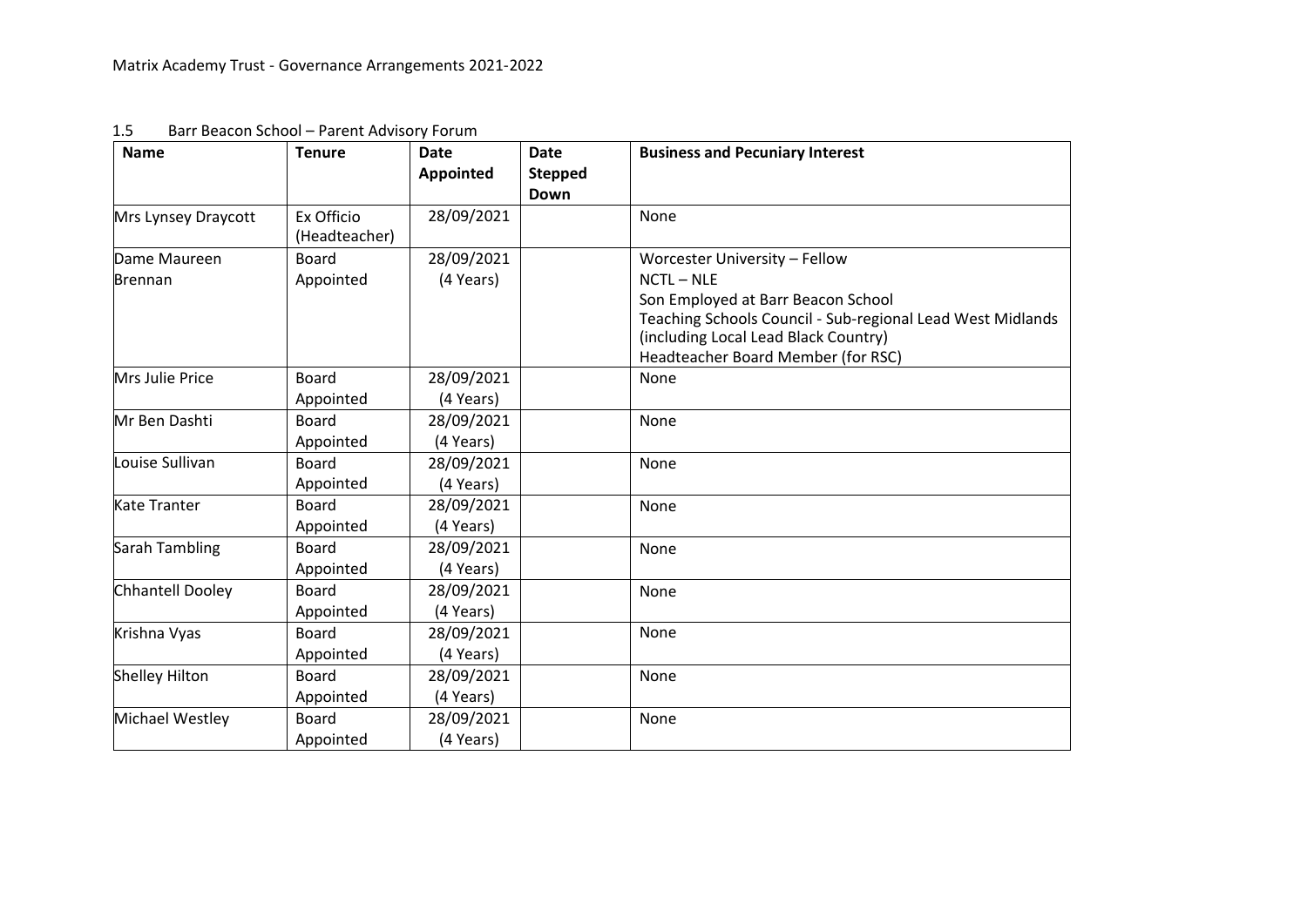| <b>Name</b>       | <b>Tenure</b>               | Date<br>Appointed | <b>Date</b><br><b>Stepped</b><br>Down | <b>Business and Pecuniary Interest</b>                                                                                                                                         |
|-------------------|-----------------------------|-------------------|---------------------------------------|--------------------------------------------------------------------------------------------------------------------------------------------------------------------------------|
| Dame Maureen      | <b>Board</b>                | 28/09/2021        |                                       | Worcester University -Fellow                                                                                                                                                   |
| <b>Brennan</b>    | Appointed                   | (4 Years)         |                                       | $NCTL - NLE$                                                                                                                                                                   |
|                   |                             |                   |                                       | Son Employed at Barr Beacon School<br>Teaching Schools Council - Sub-regional Lead West Midlands<br>(including Local Lead Black Country)<br>Headteacher Board Member (for RSC) |
| Mr Ian Smith      | Ex Officio<br>(Headteacher) | 28/09/2021        |                                       | Partner Employed at Etone College                                                                                                                                              |
| Mr Chris Atkins   | Board                       | 28/09/2021        |                                       | None                                                                                                                                                                           |
|                   | Appointed                   | (4 Years)         |                                       |                                                                                                                                                                                |
| Mrs Devron Pryce  | <b>Board</b>                | 28/09/2021        |                                       | None                                                                                                                                                                           |
|                   | Appointed                   | (4 Years)         |                                       |                                                                                                                                                                                |
| Mrs Cara Darlison | <b>Board</b>                | 28/09/2021        |                                       | None                                                                                                                                                                           |
|                   | Appointed                   | (4 Years)         |                                       |                                                                                                                                                                                |
| Mrs Misar Pathan  | <b>Board</b>                | 28/09/2021        |                                       | None                                                                                                                                                                           |
|                   | Appointed                   | (4 Years)         |                                       |                                                                                                                                                                                |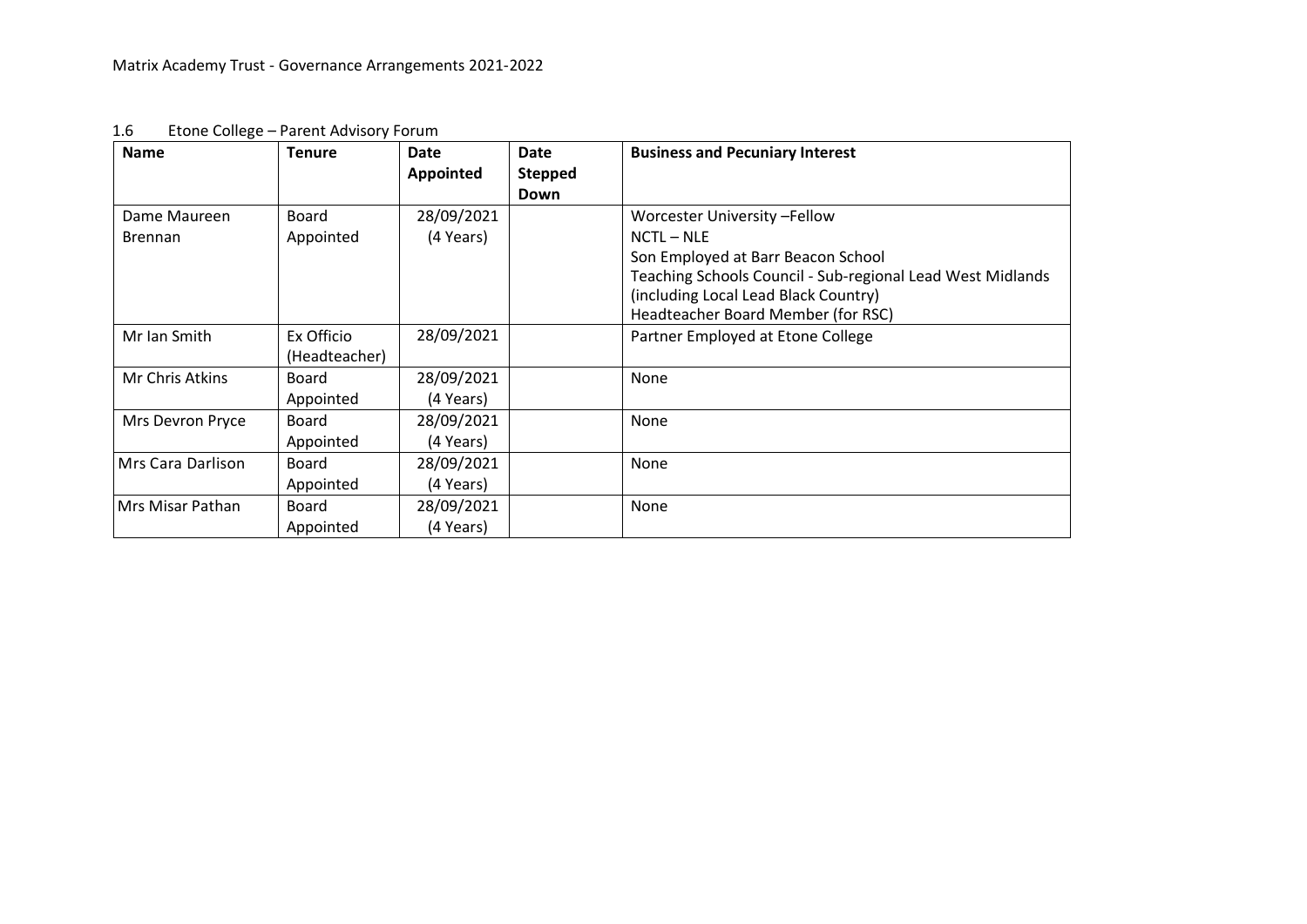| <b>Name</b>                     | <b>Tenure</b>               | <b>Date</b><br><b>Appointed</b> | <b>Date</b><br><b>Stepped</b><br>Down | <b>Business and Pecuniary Interest</b>                                                           |
|---------------------------------|-----------------------------|---------------------------------|---------------------------------------|--------------------------------------------------------------------------------------------------|
| Mr Andrew Seager<br>(Secondary) | Ex Officio<br>(Headteacher) | 28/09/2021                      |                                       | None                                                                                             |
|                                 |                             |                                 |                                       |                                                                                                  |
| Mrs Susan                       | Ex Officio                  | 28/09/2021                      |                                       | None                                                                                             |
| Shepherd                        | (Associate                  |                                 |                                       |                                                                                                  |
| (Primary)                       | Headteacher)                |                                 |                                       |                                                                                                  |
| Dame Maureen                    | <b>Board</b>                | 28/09/2021                      |                                       | Worcester University - Fellow                                                                    |
| <b>Brennan</b>                  | Appointed                   | (4 Years)                       |                                       | Evolve - Director                                                                                |
|                                 |                             |                                 |                                       | $NCTL - NLE$                                                                                     |
|                                 |                             |                                 |                                       | Son Employed at Barr Beacon School<br>Teaching Schools Council - Sub-regional Lead West Midlands |
|                                 |                             |                                 |                                       | (including Local Lead Black Country)<br>Headteacher Board Member (for RSC)                       |
| Mrs Emma Robins                 | <b>Board</b>                | 28/09/2021                      |                                       | None                                                                                             |
|                                 | Appointed                   | (4 Years)                       |                                       |                                                                                                  |
| Mrs Tracey Turner               | <b>Board</b>                | 28/09/2021                      |                                       | None                                                                                             |
|                                 | Appointed                   | (4 Years)                       |                                       |                                                                                                  |
| Stephanie Millard               | <b>Board</b>                | 28/09/2021                      |                                       | None                                                                                             |
|                                 | Appointed                   | (4 Years)                       |                                       |                                                                                                  |
| Rebecca Williams                | <b>Board</b>                | 28/09/2021                      |                                       | None                                                                                             |
|                                 | Appointed                   | (4 Years)                       |                                       |                                                                                                  |
| <b>Richard Hartland</b>         | <b>Board</b>                | 14/12/2021                      |                                       | None                                                                                             |
|                                 | Appointed                   | (4 Years)                       |                                       |                                                                                                  |

1.7 Bloxwich Academy – Parent Advisory Forum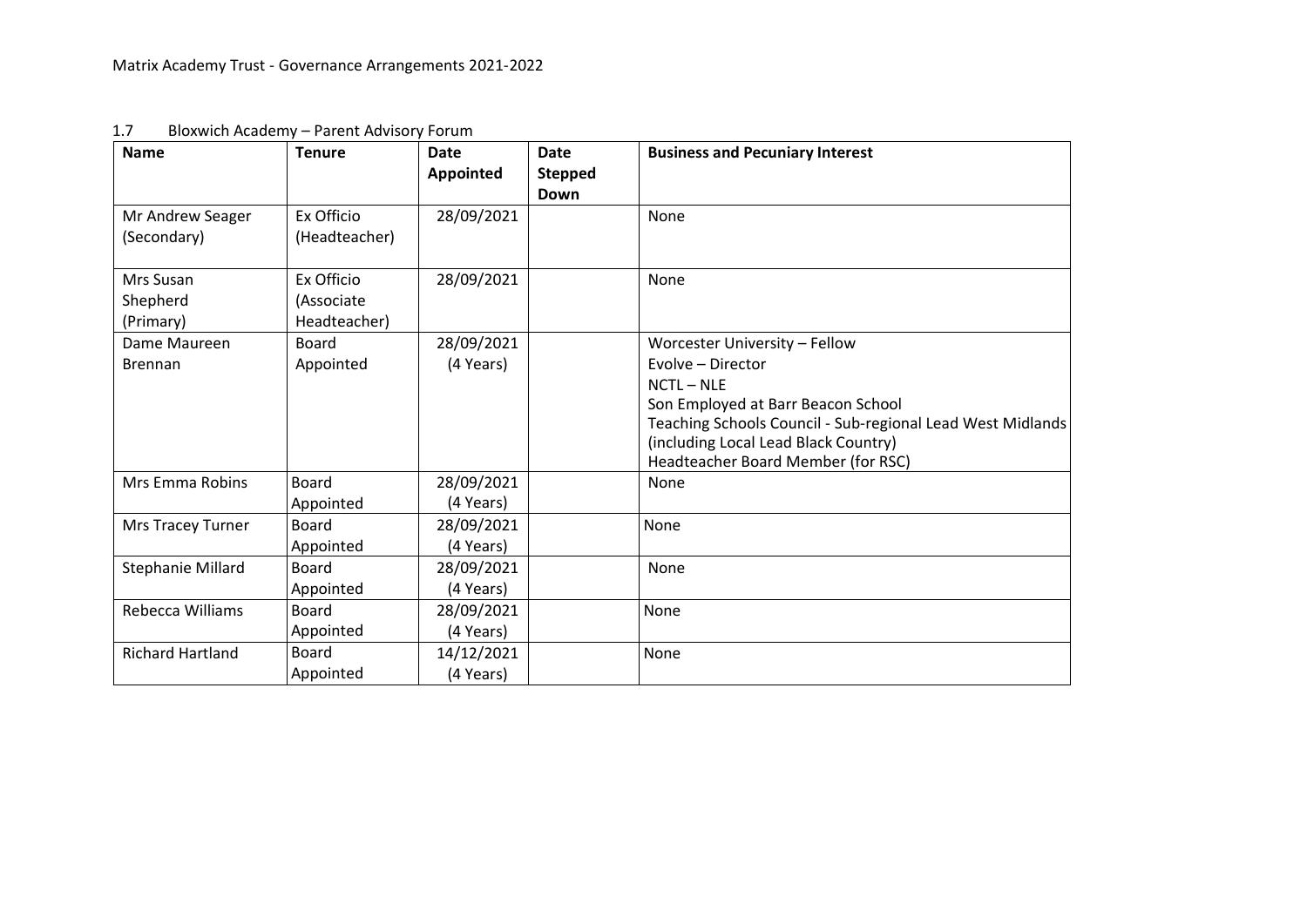| <b>Name</b>        | <b>Tenure</b>             | <b>Date</b><br><b>Appointed</b> | <b>Date</b><br><b>Stepped</b><br><b>Down</b> | <b>Business and Pecuniary Interest</b>                                                                                                                                         |
|--------------------|---------------------------|---------------------------------|----------------------------------------------|--------------------------------------------------------------------------------------------------------------------------------------------------------------------------------|
| Ms Jacqueline      | Ex Officio                | 28/09/2021                      |                                              | Educere JN Consultancy Ltd -                                                                                                                                                   |
| Newsome            | (Headteach                |                                 |                                              | Director                                                                                                                                                                       |
|                    | er)                       |                                 |                                              | <b>Vision Consortium Services</b>                                                                                                                                              |
|                    |                           |                                 |                                              | Ltd - Director                                                                                                                                                                 |
| Dame Maureen       | <b>Board</b>              | 28/09/2021                      |                                              | Worcester University - Fellow                                                                                                                                                  |
| <b>Brennan</b>     | Appointed                 | (4 Years)                       |                                              | $NCTL - NLE$                                                                                                                                                                   |
|                    |                           |                                 |                                              | Son Employed at Barr Beacon School<br>Teaching Schools Council - Sub-regional Lead West Midlands<br>(including Local Lead Black Country)<br>Headteacher Board Member (for RSC) |
| Mr Mark Isgrove    | <b>Board</b><br>Appointed | 28/09/2021<br>(4 Years)         |                                              | Trinity Christian Centre / Rowheath Pavilion - Employee                                                                                                                        |
| Mrs Elizabeth Ford | <b>Board</b><br>Appointed | 28/09/2021<br>(4 Years)         |                                              | None                                                                                                                                                                           |
| Dr Keejun Park     | <b>Board</b><br>Appointed | 28/09/2021<br>(4 Years)         | 19/10/2021                                   |                                                                                                                                                                                |
| Joanna Dienn       | <b>Board</b>              | 28/09/2021                      |                                              | None                                                                                                                                                                           |
|                    | Appointed                 | (4 Years)                       |                                              |                                                                                                                                                                                |
| Sarah Cooper       | <b>Board</b><br>Appointed | 28/09/2021<br>(4 Years)         |                                              | None                                                                                                                                                                           |

| 1.8 | Dame Elizabeth Cadbury School - Parent Advisory Forum |
|-----|-------------------------------------------------------|
|-----|-------------------------------------------------------|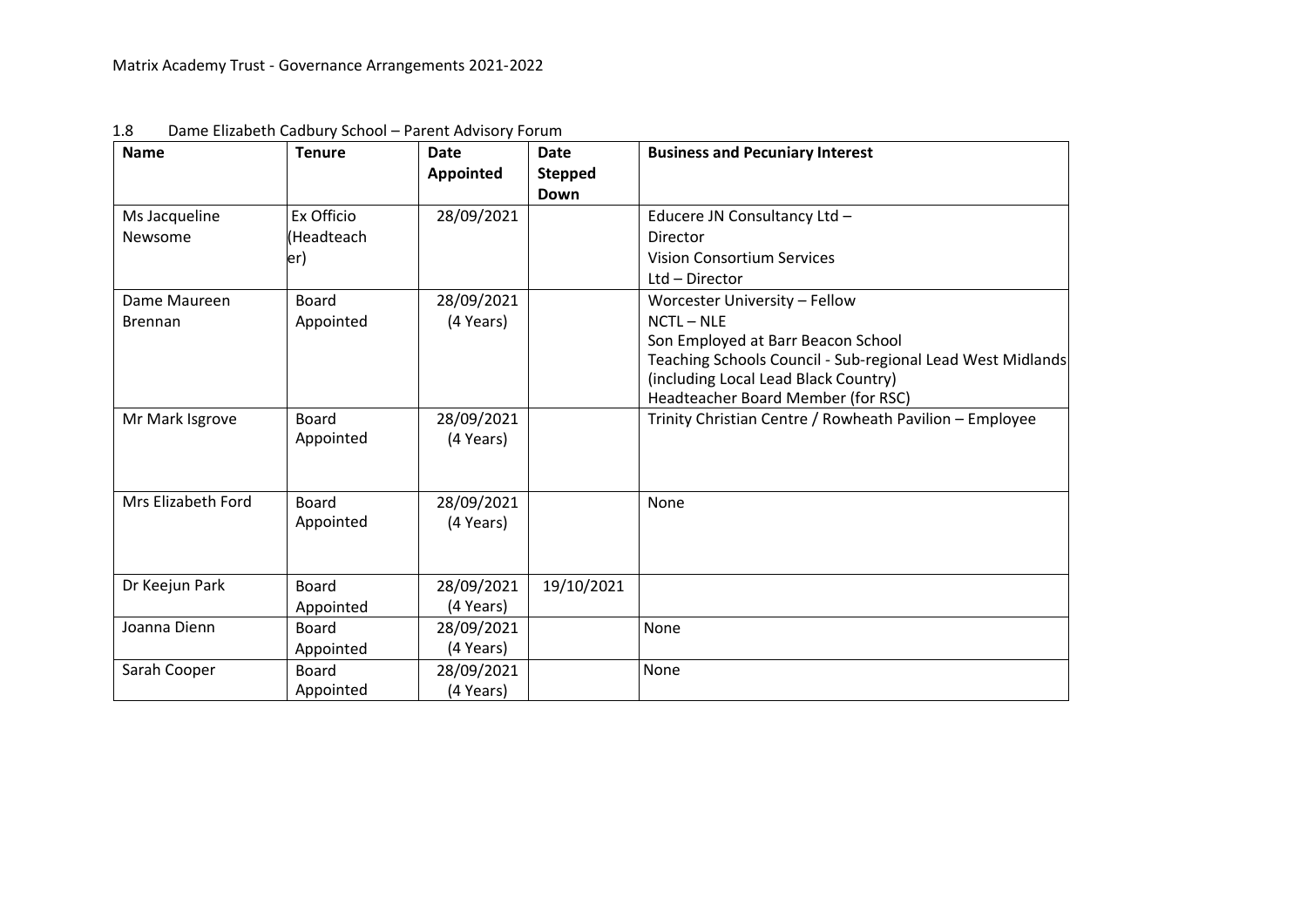Matrix Academy Trust - Governance Arrangements 2021-2022

| <b>Name</b>                    | <b>Tenure</b>                    | Date<br><b>Appointed</b> | Date<br><b>Stepped</b><br>Down | <b>Business and Pecuniary Interest</b>                                                                                                                                                                                        |
|--------------------------------|----------------------------------|--------------------------|--------------------------------|-------------------------------------------------------------------------------------------------------------------------------------------------------------------------------------------------------------------------------|
| James Till                     | Ex Officio<br>(Headteach<br>ler) | 28/09/2021               |                                | None                                                                                                                                                                                                                          |
| Dame Maureen<br><b>Brennan</b> | Board<br>Appointed               | 28/09/2021<br>(4 Years)  |                                | Worcester University - Fellow<br>NCTL - NLE<br>Son Employed at Barr Beacon School<br>Teaching Schools Council - Sub-regional Lead West Midlands<br>(including Local Lead Black Country)<br>Headteacher Board Member (for RSC) |
| David Lowbridge-Ellis          | Board<br>Appointed               | 28/09/2021<br>(4 Years)  |                                | Employee - Matrix Academy Trust                                                                                                                                                                                               |
| Mrs Elizabeth Ford             | Board<br>Appointed               | 28/09/2021<br>(4 Years)  |                                | None                                                                                                                                                                                                                          |

1.9 Turves Green Boys' School – Interim Academy Board